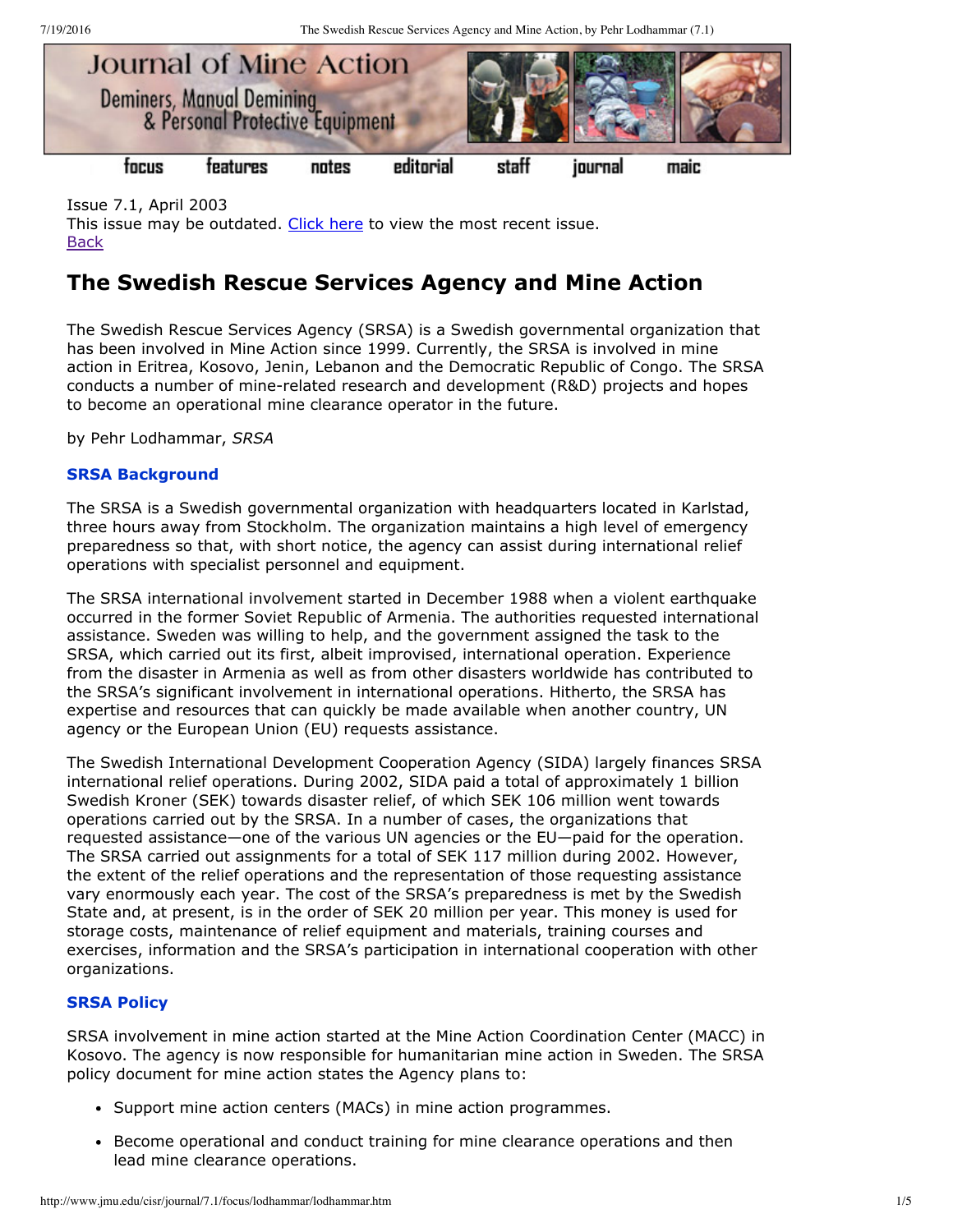• Purchase equipment for the above.

Concerning R&D, the policy document states that the SRSA plans to:

- Focus on the need to locate areas containing mines and areas free from mines.
- Support research on how molecules from explosives are spread in the air and in the ground.
- Develop methods for the use of sensors for area reduction.
- Test and evaluate the artificial biosensor system.
- Support the Geneva International Center for Humanitarian Demining (GICHD) mine detection dog (MDD) R&D.
- Evaluate and develop filters for air sampling.
- Follow and evaluate multi-sensors for mine detection.
- Support studies on new antenna concepts for ground penetrating radars.
- Develop the competence within the SRSA on methods for mechanical clearance.

Concerning training, the policy document says the SRSA plans to:

- Develop training courses that will enable the SRSA to become a competent and effective mine clearance operator.
- Have a basic training that focuses on leadership and pedagogical competence.
- Conduct tailored specialist courses for mine action work in cooperation with others.

The SRSA will also develop cooperation with the GICHD, and participate with and support the International Test and Evaluation Programme for humanitarian demining (ITEP) concerning gas detectors.

## **SRSA International Involvement in Mine Action**

So far the SRSA involvement in international mine action has mainly been support to MACCs through United Nations Office of Project Services (UNOPS) where the SRSA personnel are filling positions within the MACC. One of the SRSA team members is also responsible for all contacts with the SRSA headquarters in Sweden and weekly reporting of the activities in the country. The teams are normally equipped with necessary equipment and vehicles by the SRSA.

## *Eritrea*

The SRSA is currently supporting UNOPS and the United Nations Mission in Ethiopia and Eritrea (UNMEE) in the Eritrean capital of Asmara. This is done through placing the SRSA expert personnel at the disposal of the UNMEE MACC under the control of the MACC Programme Manager. With their expertise, the Swedish personnel have created a better foundation for the UNMEE MACC to carry out its mine action undertakings in an efficient manner. The Swedish government made the decision to fund the project in Eritrea on the 15th of November 2001. The SRSA has had personnel present at the UNMEE MACC in Asmara since November 2001 when the SRSA team leader first arrived. The project is estimated to continue at least until April 2003.

The SRSA is providing three expert staff to the UNMEE MACC in Eritrea with the following duties:

- 1. **Information Management System for Mine Action (IMSMA) Officer**. This person must build up a functioning IMSMA database for processing mine information and conduct training of local UNMEE MACC IMSMA personnel.
- 2. **Explosive Ordnance Disposal (EOD) Team Leader.** The EOD Team Leader is in charge of the UNMEE MACC EOD team, which carries out high-priority EOD tasks.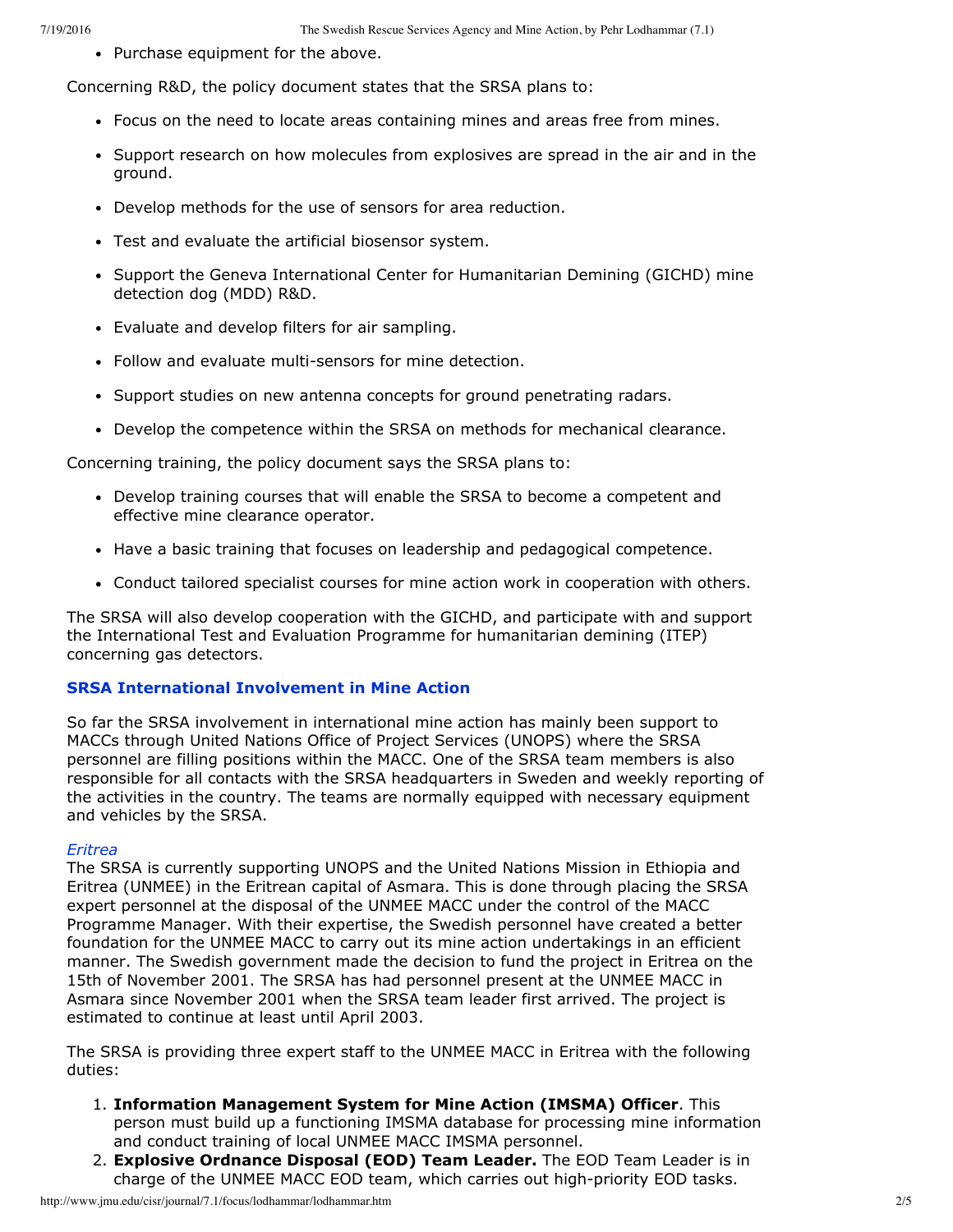The Team Leader carries out training of the EOD team and operational EOD activities in the field.

3. **Medical Coordinator.** The Medical Coordinator reports to the UNMEE MACC Programme Manager and is responsible for medical standards and the planning, development, implementation and maintenance of casualty evacuation and a medical programme for humanitarian mine clearance.

Furthermore, the SRSA has provided the UNMEE MACC with medical equipment, tents, training equipment and other equipment.

#### *Kosovo*

The SRSA had in-kind contribution staff seconded to UNOPS and the UN MACC in Pristina. The United Nations requested assistance from the SRSA and a decision was made by the Swedish government on the 9<sup>th</sup> of July 1999 to support the MACC in Kosovo with staff for Quality Assurance (QA), accreditation of MDDs (an MDD QA Officer), Information Technique (an IMSMA Officer) and medical staff (a Medical QA Officer). The SRSA staff built the MDD accreditation area outside Pristina. An SRSA MDD accreditation team, consisting of two SRSA MDD experts initially and one SRSA MDD expert seconded to the MACC later on, then carried out accreditations of all MDDs in the mine action programme in Kosovo. The project was funded by SIDA and ended in December 2001.

During the period in Kosovo, the SRSA staff learned many valuable lessons concerning mine action and especially about MDDs. One of the achievements and major outputs through the MDD accreditations and the work with MDDs in Kosovo was the increased cooperation among the different demining organizations that were present in Kosovo, MDD specialists from commercial companies and non-governmental organizations (NGOs) helping each other with training areas and equipment for training. Kosovo was also a valuable lesson on how to task MDDs to suitable clearance sites and how to best use the different demining tools (i.e., manual clearance, MDDs and mechanical clearance) together in the most productive, logical and safe manner.

For the SRSA, this was also the first time IMSMA was operationally used and the SRSA staff had to work with the system. Experience gained from Kosovo has developed knowledge about IMSMA within the SRSA.

## *Lebanon*

The SRSA is currently involved in the mine action programme in Lebanon with one MDD specialist working with UNOPS. Accreditation areas have been built for MDD by the SRSA staff that is now running the MDD accreditations in Lebanon. The project started in April 2002 and will continue at least until June 2003.

#### *Jenin*

In Jenin on the West Bank, the SRSA has undertaken EOD activities. The SRSA provided a number of contracted EOD specialists, a medic and an EOD coordinator. At the request of the UN, the SRSA cleared 800 pieces of UXO, which allowed 80 families to return to their homes. SIDA financed the project.

## *Democratic Republic of Congo*

In the Democratic Republic of Congo, the SRSA, contracted by UNOPS, will carry out QA of demining operations during February and March 2003.

## **Research and Development**

The SRSA involvement in R&D of mine clearance equipment includes mechanical mine clearance equipment, metal detectors and artificial dog noses. The project with artificial dog noses is within the framework of the BIOSENS project and is funded by the EU. Extensive trials are currently carried out in test fields that have been purposely built by the SRSA in Croatia. The test fields are being used by the Swedish Defense Research Agency (FOI) and the Swedish EOD and Demining Center (SWEDEC) for trial activities. Norwegian Peoples Aid (NPA) also uses the test fields for MDD training. The SRSA will also develop standards for the operational use of artificial dog noses.

http://www.jmu.edu/cisr/journal/7.1/focus/lodhammar/lodhammar.htm 3/5 Within the framework of the EU project DEMAND, the SRSA will conduct an end-user test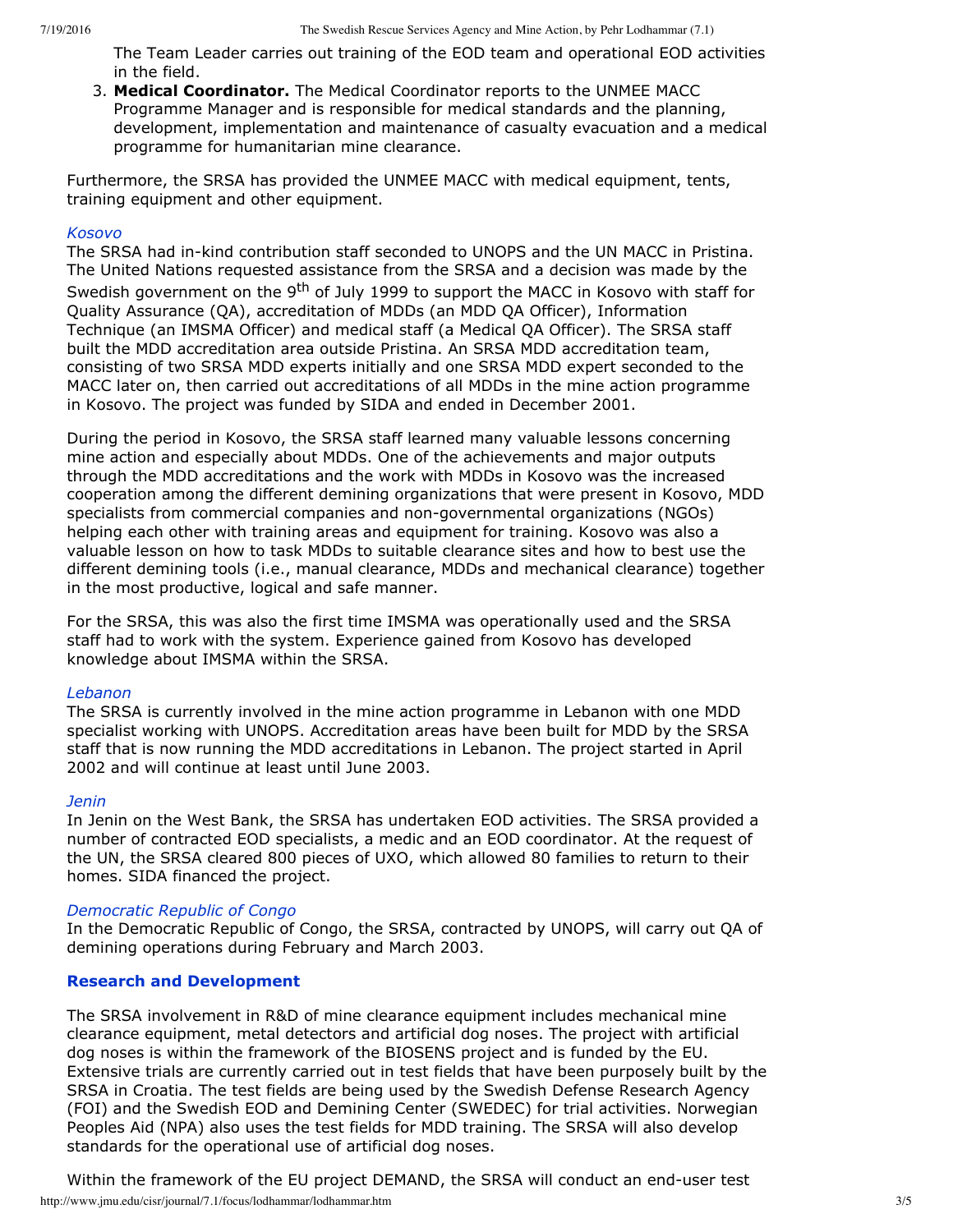with a multi-sensor consisting of a metal detector, ground penetrating radar and a biosensor system—the artificial dog nose.

The SRSA has partly financed and conducted initial tests of the Mine Guzzler, Oracle and Scan Jack machines in Croatia during 1999 and 2000 and is also currently participating in ITEP.

#### *Mine Detection Dog Study*

The SRSA has partly financed an extensive MDD study being carried out by the GICHD at the request of the United Nations. As a part of the MDD study, the SRSA and the Swedish Ministry of Defense are co-financing research at the Swedish Defense Research Agency. One of the aims is to conduct research on how molecules from explosives migrate in soil and air and how external factors such as weather conditions affect this process. The study is mainly carried out in Afghanistan and Bosnia-Herzegovina.

#### *Metal Detectors*

The SRSA has, in cooperation with the Swedish Armed Forces and the Finnish Defense Material Administration, tested and evaluated seven different metal detectors. The SRSA has seconded staff to the GICHD, specifically an MDD specialist who is working with studies, development, evaluation and operational support concerning MDDs and other detection techniques.

## **Standard Operating Procedures and Training**

The SRSA has developed Standard Operating Procedures (SOPs) for mine action, including the following areas: manual clearance, survey, mechanical clearance/ground preparations (with mini, medium and heavy flails), MDDs, battle area clearance (BAC), EOD, QA, sampling and medical treatment.

In Sweden, the SRSA is carrying out training courses for personnel that will deploy for mine action work with the SRSA in the future. A course package has been developed for personnel that will be involved in mine action. All mine action courses are conducted in English, and students, both from Sweden and from other countries, are welcome to participate. During training courses, mine action specialist instructors are hired from Sweden and other countries. The aim is to have a small pool of competent personnel covering all aspects of mine action that can be deployed to carry out mine action operations with short notice when needed. The SRSA is also cooperating with SWEDEC concerning training of mine action personnel. As a part of the training, mine action workshops will be held every six months for all the SRSA staff involved in mine action. This will update all staff on current and future missions and recent developments in mine action.

An IMSMA course for the SRSA staff was carried out at the SRSA headquarters during autumn 2002 to ensure that the SRSA will be able to provide competent IMSMA personnel for future mine action programmes and projects. Seven new IMSMA Officers were trained for the SRSA during the course.

## **SRSA Mine Action and the Future**

The SRSA wants to continue its involvement in mine action and is planning for future operations in other mine action programmes worldwide. Furthermore, the SRSA wants to expand its involvement in mine action to support MACCs with more operational activities including MDD, mechanical and manual clearance projects. Cooperation with mine action NGOs is also an option that the SRSA is looking at for future projects, where the SRSA could provide specific positions or services.

In the near future, training of the SRSA staff for deployment to mine action programmes will continue and increase to make sure that the SRSA can respond to any requests for support with mine action personnel.

Due to its involvement in many international relief efforts, the SRSA has the experience and the equipment to rapidly deploy to theatres worldwide. During the last four years, the SRSA has also gained mine action experience that can be utilized in any mine action